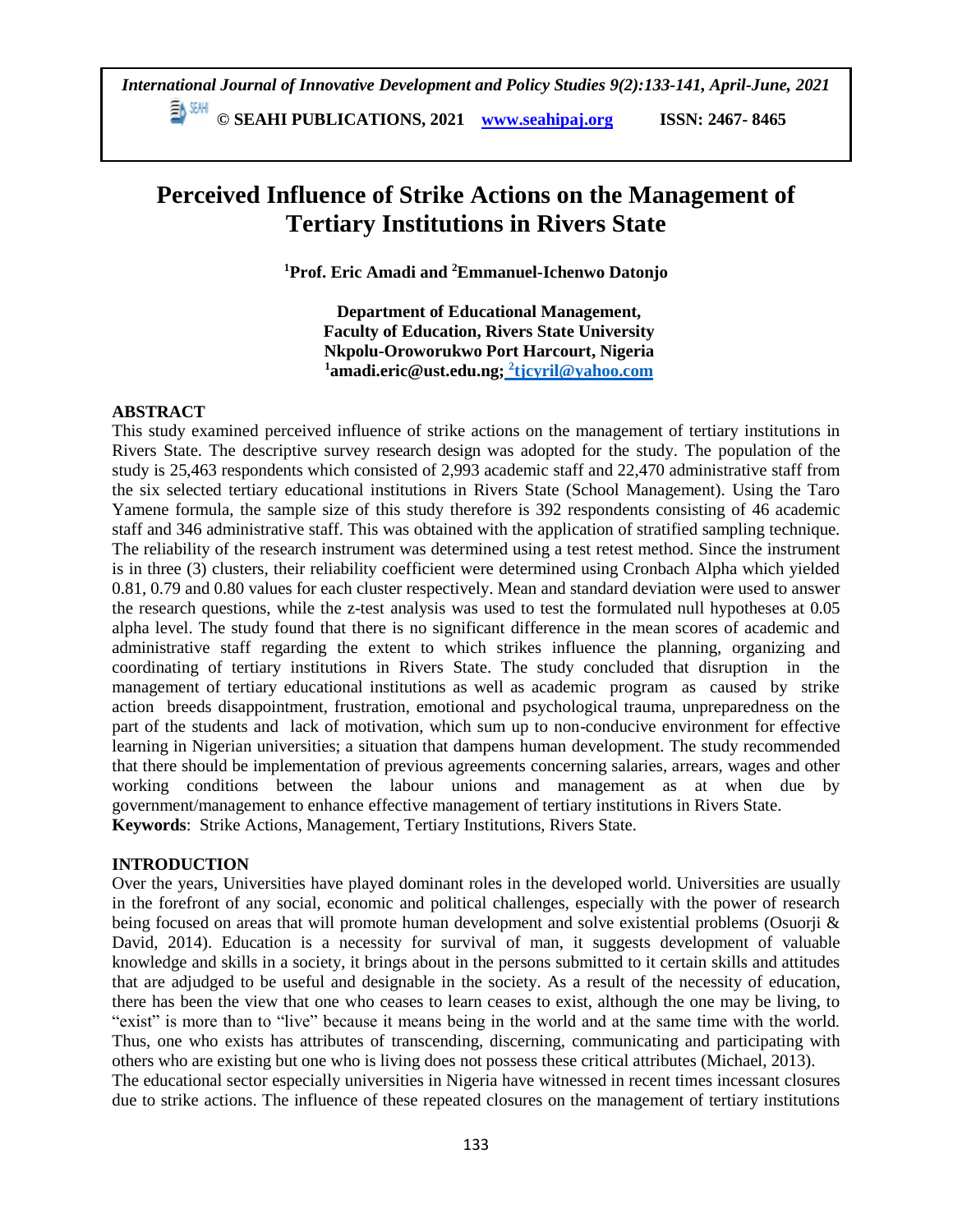can better be imagined than described. University education in Nigeria has thus suffered tremendous setbacks as a result of lecturers' strike actions (Kuper, 2016). This has always subjected the students to pitiable conditions, disrupting academic programs, giving students' undeserved extension in their study years, poor students' concentration on academic programs and poor teacher-student relationships among others. Consequently, students' academic performance has comparatively become so low while various forms of examination malpractice are on the increase (Marshall, 2016). The situation has assumed such an alarming dimension that it transits to secondary schools (Ogbuka, 2010).

Presently, education in Nigeria has not been able to achieve the noble objective because it is in deep problems (Ojielo, 2012). Paramount among these problems is the incessant Academic Union of Universities (ASUU) strike, which has often disrupted academic activities (Adetiba, 2013). Many reasons can be adduced to be responsible for these incessant strikes by the ASUU. Prominent among those problems according to ASUU are funding, lack of autonomy and dehumanizing working conditions in trying to find a lasting solution to these problems, the Public Complaint Commission set up by the Federal Government in 2005 recommended in their report a 90% funding level for next fifteen years (Ogbuka, 2010).

The recommendations were adopted in the agreement between the federal government of Nigeria and the ASUU, but unfortunately government reneged on the agreement. For instance, funding in 2006 should have been four times more than what was prescribed by the report, but fell short of this expectation because of government attitude towards funding education (Gouldner, 2013). The economic down turn and the foreign exchange rates did not help matters. Judging from the economic down turn, the review of the agreement which government bluntly turned down brought about strike actions by the academic staff union of universities (ASUU) (Olaiya, 2010). Following this, there has been several strike actions by the Academic Staff Union of Universities (ASUU) since then this situation was further aggravated by the way government reacted to ASUU strike actions (Adibe, 2019). Instead of engaging in meaningful dialogue with the Lecturers, the governments sacked some and even went as far as forcefully ejecting them from their official quarters (Oluwadare, 2018).

In addition to the humiliation, government refused to pay them their salaries and other entitlement. As a result of this, most lecturers left for the private sectors while some others went to private universities in search of greener pastures (Comte, 2019). Some students took to crime, while others also secured temporary employments and yet others get involve in street hawking and became juvenile delinquents, which has consequently led to a condition fall in educational standard in Nigeria (Adeniran, 2010). Strike actions by the Academic Staff Union of Universities (ASUU) in Nigeria have had serious effects on the management of tertiary institutions. Strike, according to Chijioke (2013) is an organized work stoppage by a body of workers to enforce compliance with demands made on an employer or a group of employers. Generally, ASUU uses strike as a means to force the government to respect the demands of the Union. Almost all heads of state and presidents of Nigeria between 1988 and 2013 have been compelled by ASUU through strike to meet their demands. Students sometimes protest by not attending schools in other to draw media attention to the institution, so that the grievances that are causing the students to protest can be aired before the public. Though this usually damages the institutions or government public image. In government- supported institutions, the student strike can cause a budgetary imbalance and have actual economic repercussions for the institution.

Staff industrial actions in Nigeria University, Polytechnic and College of Education systems have become the common phenomenon with the detrimental effects on the management of tertiary educational institutions, and success of Nigeria students. Despite the fact, the clash between the two is inevitable as long as the academic staff union and employer (government) represented by politicians are at variance in belief and philosophy there is bound to be industrial dispute between the two. The action and counteraction of the academic staff union (ASUU), Academic Staff Union of Polytechnics (ASUP) and College of Education Academic Staff Union (COEASU) in recent years has not been friendly to the recalcitrant attitude of the federal government towards the past agreement; conditions of service, salaries and allowances, adequate funding as prescribed by UNESCO, University autonomy, integration of polytechnic academic staff payroll had led to frequent industrial action by COEASU, ASUP and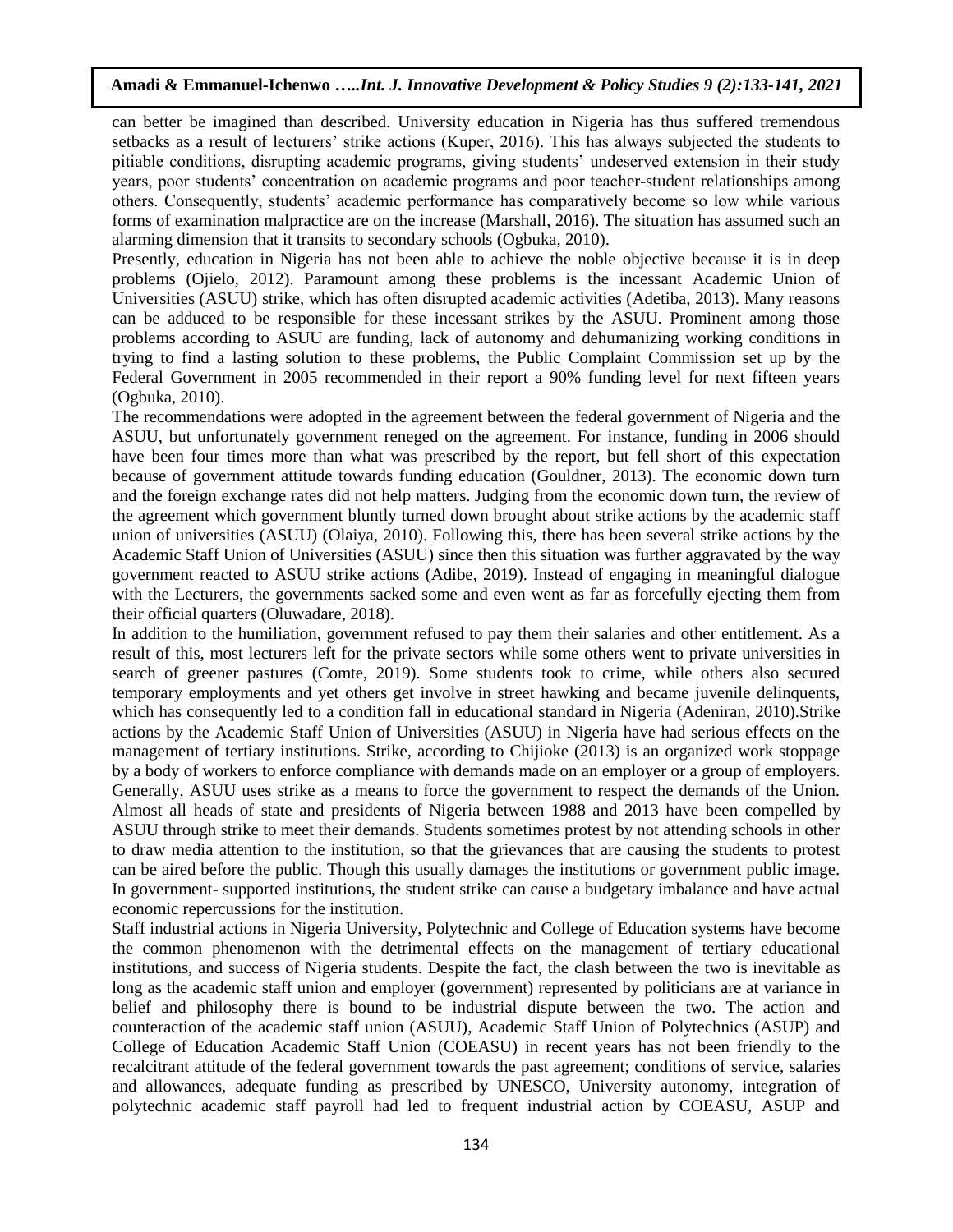specifically ASUU (Amadi, 2015). These unions have resulted in resorting to strike as the last resort to balance the power between their staff and the government when the bargaining and consultation failed to yield desirable result, implying that, the only language government understands is strike action.

The counteraction of the academic staff unions to actions and inaction of the government is not selfcentered but incited by the quest to resuscitate the acclaimed fall in Nigeria education standard. The specific evidence to this facts are the agitations by ASUU and ASUP between 2013 and 2014 which includes improvement and provision of educational infrastructure in our dilapidated tertiary institutions; fulfilling 26% budgetary allocation to education as prescribed by UNESCO so that Nigeria education system would be able to turn out graduates that are capable of taking up the task of national development and be globally competitive like in the 70's when Nigeria graduates were accorded high esteem at the global stage. Aside the bad reputation the strikes conferred on Nigeria education system; delayed and extension of duration of students in school in the face of age sensitive or discriminating Nigeria labour market which plummet the economic value of the graduates in Nigeria labour market. And, unjust compression of the syllabus and academic calendar which deprived students of adequate academic preparation and eventually have undesirable effects on the students achievement of educational objectives as laid down in the prescribed curriculum which paved way for the production of half-baked graduates by Nigerian tertiary institutions is of great concern to the study at hand (Edinyang & Ubi, 2013).

#### **Statement of the Problem**

Statistics from the National Universities Commission (2012) reveal that since 1992, ASUU has embarked on strikes over 23 times to drive home its demands. As with all industrial conflicts, strikes have significant wider social consequences. Many have argued that those in authorities see universities as a burden and as institutions to be exploited and left desolate. To arrest the situation, ASUU have gone on industrial actions several times with the recent one in 2013 lingering for more than 6 months, and in 2019 for about a month. There is hardly a full academic session that students and staff crises will not result in the disruption of academic activities in tertiary educational institutions, loss of studies, delayed graduation for students and economic waste for students, parents and the country as a whole. However, little attention is given to the influence of ASUU's constant strikes on the management of tertiary institutions in Rivers State. It behoves the researcher therefore to fill the gap by investigating the perceived influence of strike actions on the management of tertiary institutions in Rivers State in order to ascertain the level of influence strike actions has on the management of tertiary institutions.

#### **Purpose of the Study**

The purpose of the study was to investigate the influence of strike action on the management of tertiary educational institutions as perceived in Rivers State. The specific objectives of this study were to:

- 1. Investigate the extent to which strike actions influence the planning of tertiary educational institutions in Rivers State.
- 2. Examine the extent to which strike actions influence the organizing of tertiary educational institutions in Rivers State.
- 3. Determine the extent to which strike actions influence the coordinating of tertiary educational institutions in Rivers State.

#### **Research Questions**

The following research questions guided the study:

- 1. How does strike actions influence the planning of tertiary educational institutions in Rivers State?
- 2. How does strike actions influence the organizing of tertiary educational institutions in Rivers State?
- 3. How does strike actions influence the coordinating of tertiary educational institutions in Rivers State?

#### **Hypotheses**

The following null hypotheses were developed and tested at the 0.05 level of significance:

- 1. There is no significant difference in the response of academic and administrative staff on the extent to which strike actions influence the planning of tertiary educational institutions in Rivers State.
- 2 There is no significant difference in the response of academic and administrative staff on the extent to which strike actions influence the organizing of tertiary educational institutions in Rivers State.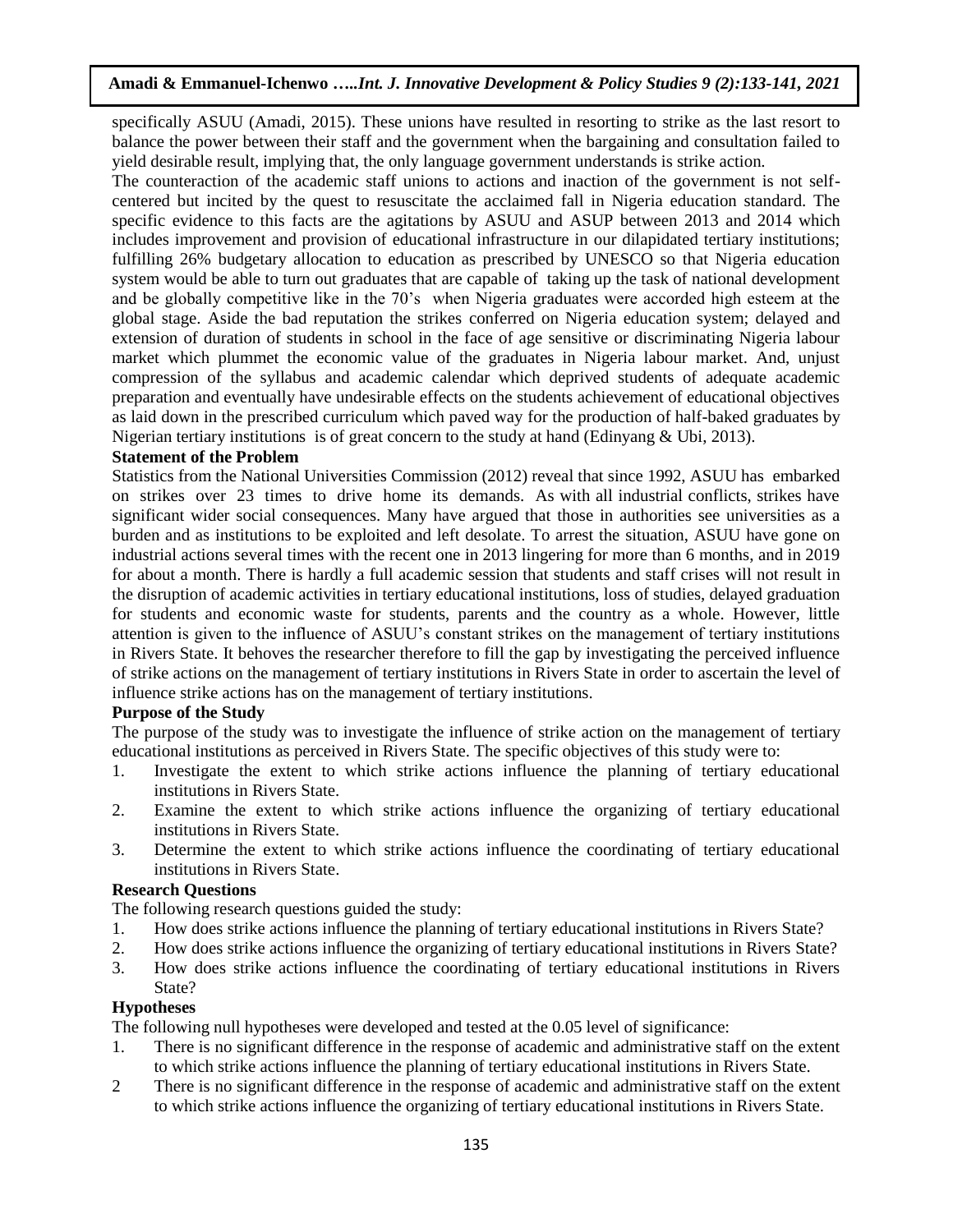3 There is no significant difference in the response of academic and administrative staff on the extent to which strike actions influence the coordinating of tertiary educational institutions in Rivers State.

# **METHODS**

The descriptive survey research design was adopted for the study. The population of the study is 25,463 respondents which consisted of 2,993 academic staff and 22,470 administrative staff from the six selected tertiary educational institutions in Rivers State (School Management). Using the Taro Yamene formula, the sample size of this study therefore is 392 respondents consisting of 46 academic staff and 346 administrative staff. This was obtained with the application of stratified sampling technique. The researcher designed a questionnaire instrument titled Perceived Influence of Strike Actions on Management of Tertiary Institutions Questionnaire (PISMTIQ). The reliability of the research instrument was determined using a test retest method. Since the instrument is in three (3) clusters, their reliability coefficient were determined using Cronbach Alpha which yielded 0.81, 0.79 and 0.80 values for each cluster respectively. Mean and standard deviation were used to answer the research questions, while the ztest analysis was used to test the formulated null hypotheses at 0.05 alpha level.

# **RESULTS**

**Research Question 1:** *How does strike actions influence the planning of tertiary educational institutions in Rivers State?*

| S/N            | <b>Statement</b>                                                                                             |                | <b>Academic Staff</b><br>$(n_1 = 46)$ |                | <b>Administrative Staff</b><br>$(n_2 = 346)$ |           |                |  |
|----------------|--------------------------------------------------------------------------------------------------------------|----------------|---------------------------------------|----------------|----------------------------------------------|-----------|----------------|--|
|                |                                                                                                              | $\overline{X}$ | <b>SD</b>                             | <b>Remarks</b> | $\overline{X}$                               | <b>SD</b> | <b>Remarks</b> |  |
| 1              | institution experience strike<br>Your<br>actions regularly which bridges its<br>plans for the year.          | 2.85           | 1.08                                  | HE             | 2.70                                         | 1.40      | <b>HE</b>      |  |
| 2              | Strike action affects<br>the<br>school 2.60<br>academic calendar.                                            |                | 1.54                                  | <b>HE</b>      | 2.64                                         | 1.23      | <b>HE</b>      |  |
| 3              | Strike influence formal planning in 3.02<br>your institution is affected by strike<br>action.                |                | 1.49                                  | HE             | 2.76                                         | 1.15      | <b>HE</b>      |  |
| $\overline{4}$ | Strike<br>creation, level of 2.81<br>affects<br>management and maintenance of a<br>plan in your institution. |                | 1.32                                  | HE             | 2.90                                         | 1.08      | HE             |  |
| 5              | Strike determines future course of 2.75<br>action in your institution.                                       |                | 1.51                                  | <b>HE</b>      | 3.02                                         | 1.41      | <b>HE</b>      |  |
|                | <b>Grand Scores</b>                                                                                          | 2.81           | 1.39                                  | HE             | 2.80                                         | 1.25      | HE             |  |

**Table: 1: Presents Mean Analysis of how Strike Actions Influence the Planning of Tertiary Educational Institutions in Rivers State.**

*Source:* Field Survey, 2020

Table 1 above established the how strike actions influence the planning of tertiary educational institutions in Rivers State. The grand mean scores of 2.81, 2.80 and grand standard deviation scores of 1.39 and 1.25 implies that strike actions influence the planning of tertiary institutions in Rivers State to a high extent.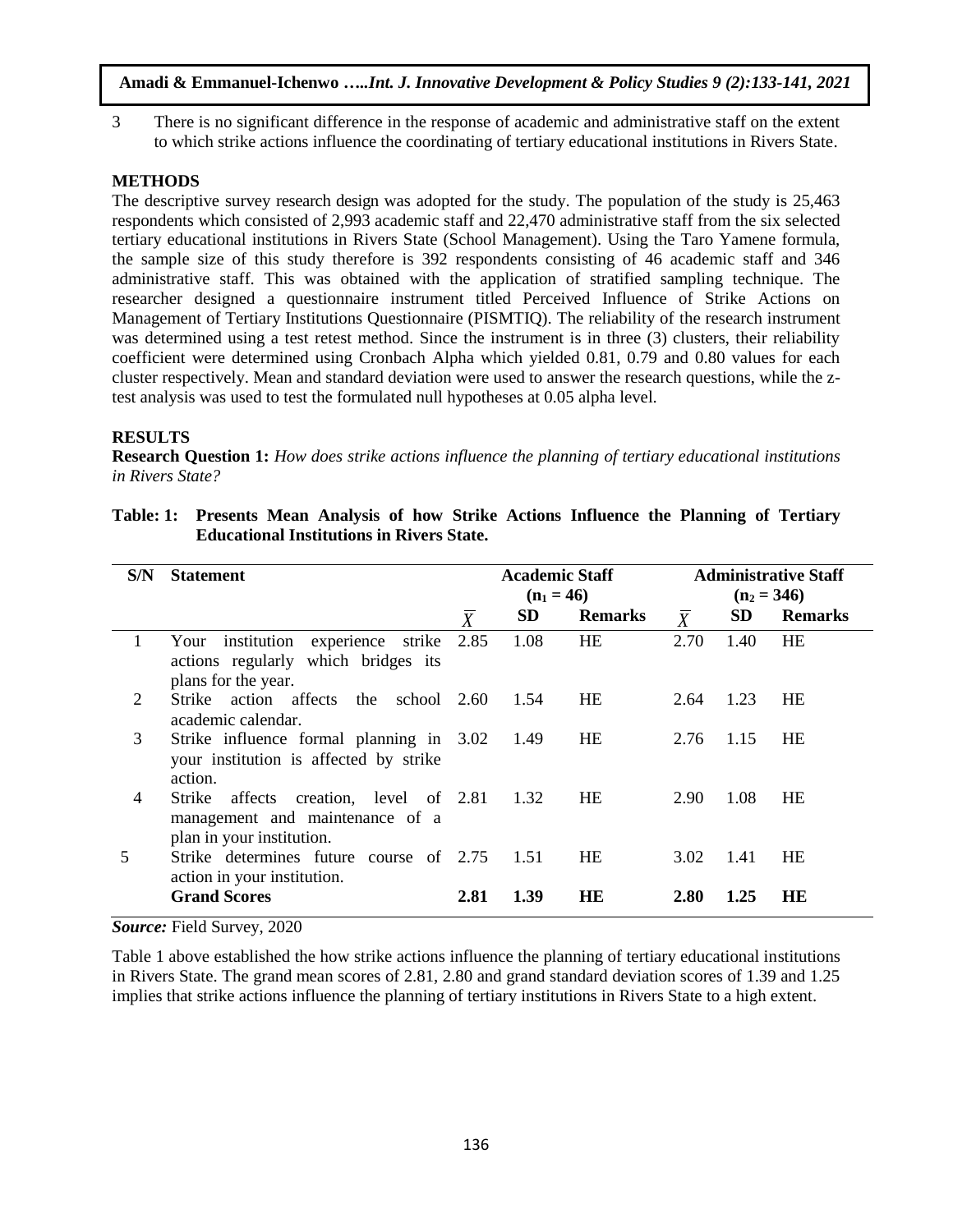|        |  |  |  |  | <b>Research Question 2:</b> How does strike actions influence the organizing of tertiary institutions in Rivers |  |  |  |
|--------|--|--|--|--|-----------------------------------------------------------------------------------------------------------------|--|--|--|
| State? |  |  |  |  |                                                                                                                 |  |  |  |
| ----   |  |  |  |  |                                                                                                                 |  |  |  |

| Table 2: Presents Mean Analysis of the Extent Strike Actions Influence the Organizing of |
|------------------------------------------------------------------------------------------|
| <b>Tertiary Institutions in Rivers State.</b>                                            |

| S/N | <b>Statement</b>                                                                                       |                  |              | <b>Academic Staff</b> | <b>Administrative Staff</b> |               |                |  |  |
|-----|--------------------------------------------------------------------------------------------------------|------------------|--------------|-----------------------|-----------------------------|---------------|----------------|--|--|
|     |                                                                                                        |                  | $(n_1 = 46)$ |                       |                             | $(n_2 = 346)$ |                |  |  |
|     |                                                                                                        | $\boldsymbol{X}$ | <b>SD</b>    | <b>Remarks</b>        | $\boldsymbol{X}$            | <b>SD</b>     | <b>Remarks</b> |  |  |
| 6   | Strike affects the establishment of<br>authority<br>relationships<br>effective<br>among selected work. | 3.09             | 1.91         | <b>HE</b>             | 3.03                        | 1.54          | HE             |  |  |
| 7   | Strike bridges persons and work 2.59<br>places in order for the group to work<br>together efficiently  |                  | 1.40         | HE                    | 2.61                        | 1.13          | HE             |  |  |
| 8   | With strike organisations may not be 3.00<br>able to operate effectively.                              |                  | 1.76         | <b>HE</b>             | 3.14                        | 1.75          | <b>HE</b>      |  |  |
| 9   | In some cases strike cause obstacles 2.71<br>in the organization.                                      |                  | 1.38         | HE                    | 2.50                        | 1.06          | HE             |  |  |
| 10  | Poor control of strike may lead to 2.90<br>organizational failure.                                     |                  | 1.20         | <b>HE</b>             | 2.69                        | 1.26          | <b>HE</b>      |  |  |
|     | <b>Grand Scores</b>                                                                                    | 2.86             | 1.53         | <b>HE</b>             | 2.79                        | 1.35          | HE             |  |  |
|     | $\mathbf{S}_0$ urca: Field $\mathbf{S}_1$ urvay 2020                                                   |                  |              |                       |                             |               |                |  |  |

**Source:** Field Survey, 2020.

Table 2 above established the extent strikes influence the organizing of tertiary institutions in Rivers State. The grand mean scores of 2.86, 2.79 and grand standard deviation scores of 1.53 and 1.35 implies that strike actions influence the organizing of tertiary educational institutions in Rivers State to a high extent.

**Research Question 3***: To what extent does strike actions influence the coordinating of tertiary institutions in Rivers State?*

| Table 3: Presents Mean Analysis of how Strike Actions Influence the Coordinating of Tertiary |
|----------------------------------------------------------------------------------------------|
| <b>Institutions in Rivers State</b>                                                          |

| S/N | Items                                                                                                                        |                  |              | <b>Academic Staff</b> | <b>Administrative Staff</b> |           |                |  |
|-----|------------------------------------------------------------------------------------------------------------------------------|------------------|--------------|-----------------------|-----------------------------|-----------|----------------|--|
|     |                                                                                                                              |                  | $(n_1 = 46)$ |                       |                             |           | $(n_2 = 346)$  |  |
|     |                                                                                                                              | $\boldsymbol{X}$ | SD           | <b>Remarks</b>        | $\overline{X}$              | <b>SD</b> | <b>Remarks</b> |  |
| 11  | Coordination helps to improve the<br>efficiency of operations by avoiding<br>overlapping efforts and duplication<br>of work. | 2.57             | 1.22         | HE                    | 2.80                        | 1.37      | HE             |  |
| 12  | Coordination improves the morale 2.54<br>and job satisfaction of employees                                                   |                  | 1.60         | HE                    | 2.66                        | 1.52      | <b>HE</b>      |  |
| 13  | Coordination helps to ensure unity 2.80<br>of action in the face of disruptive<br>forces                                     |                  | 1.45         | HE                    | 2.92                        | 1.08      | <b>HE</b>      |  |
| 14  | of<br>educational 2.63<br>Strengthening<br>coordinating,<br>supervisory/monitoring bodies will<br>reduce strike actions.     |                  | 1.31         | <b>HE</b>             | 3.03                        | 1.44      | <b>HE</b>      |  |
| 15  | Organizational effectiveness will 2.86<br>reduce strike actions.                                                             |                  | 1.62         | HE                    | 2.84                        | 1.21      | <b>HE</b>      |  |
|     | <b>Grand Scores</b>                                                                                                          | 2.68             | 1.44         | <b>HE</b>             | 2.85                        | 1.32      | HЕ             |  |

**Source:** Field Survey, 2020.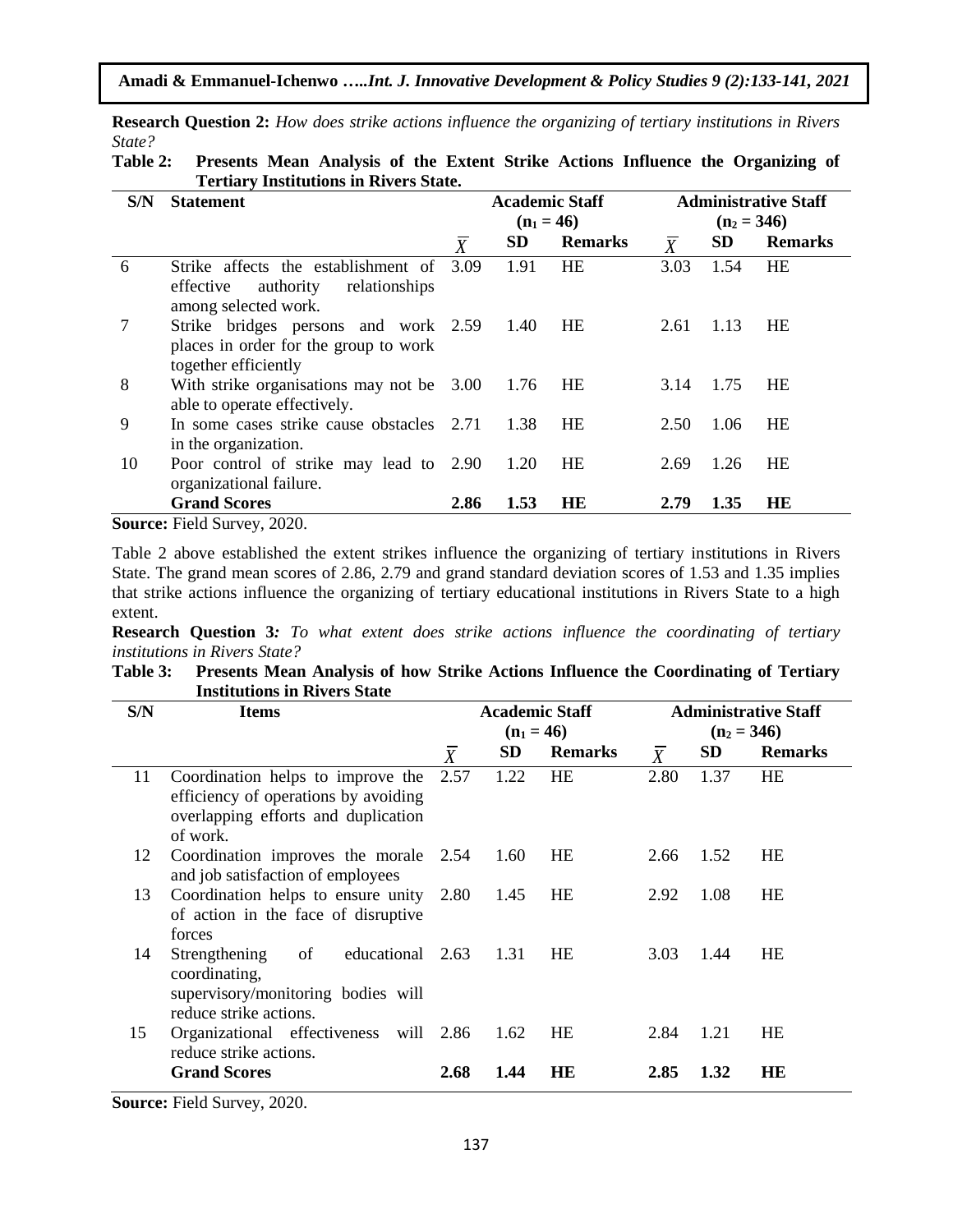Table 3 above established how strike actions influence the coordinating of tertiary institutions in Rivers State. The grand mean scores of 2.68, 2.85 and grand standard deviation scores of 1.44 and 1.32 implies that strike actions influence the coordinating of tertiary institutions in Rivers State to a high extent.

# **Testing of Hypotheses**

**Hypothesis 1:** There is no significant difference in the mean response of academic and administrative staff regarding the extent to which strike actions influence the planning of tertiary institutions in Rivers State.

### **Table 4: z-test of Significant difference in the Mean Scores of Academic and Administrative Staff Regarding the Extent to which Strike Actions Influence the Planning of Tertiary institutions in Rivers State**

| <b>Category of Staff</b> | $\frac{\overline{Y}}{Y}$ | <b>SD</b> | $\mathbf N$ | $\alpha$ | DF  | z-cal | z-crit | <b>Decision</b> |
|--------------------------|--------------------------|-----------|-------------|----------|-----|-------|--------|-----------------|
| Academic                 | 3.022                    | 1.281     | 46          | 0.05     | 390 | 0.84  | 1.96   | Not Rejected    |
| Administrative           | 3.821                    | 1.370     | 346         |          |     |       |        |                 |

**Source:** Field Survey, 2020.

In Table 4 above, since the calculated z-value 0.84 is less than the z-critical value of 1.96,it is imperative therefore to state that the null hypothesis is accepted. This implies that there is no significant difference in the mean scores of academic and administrative staff regarding the extent to which strike actions influence the planning of tertiary institutions in Rivers State.

**Hypothesis 2:** There is no significant difference in the mean response of academic and administrative staff regarding the extent to which strike actions influence the organizing of tertiary institutions in Rivers State.

#### **Table 5: z-test of Significant difference in the Mean Scores of Academic and Administrative Staff Regarding the Extent to which Strike Actions Influence the Organizing of Tertiary Educational Institutions in Rivers State.**

| <b>Category of Staff</b> | _ _<br>$\mathbf v$ | SD    | N   | $\alpha$ | DF | z-cal    | z-crit | <b>Decision</b> |
|--------------------------|--------------------|-------|-----|----------|----|----------|--------|-----------------|
| Academic                 | 3.472              | 2.033 | 46  | 0.05     |    | 390 0.79 | 1.96   | Not Rejected    |
| Administrative           | 3.931              | 2.451 | 346 |          |    |          |        |                 |

**Source:** Field Survey, 2020.

In Table 5 above, since the calculated z-value 0.79 is less than the z-critical value of 1.96, it is imperative therefore to state that the null hypothesis is accepted. In other words, there is no significant difference in the mean scores of academic and administrative staff regarding the extent to which strike actions influence the organizing of tertiary educational institutions in Rivers State.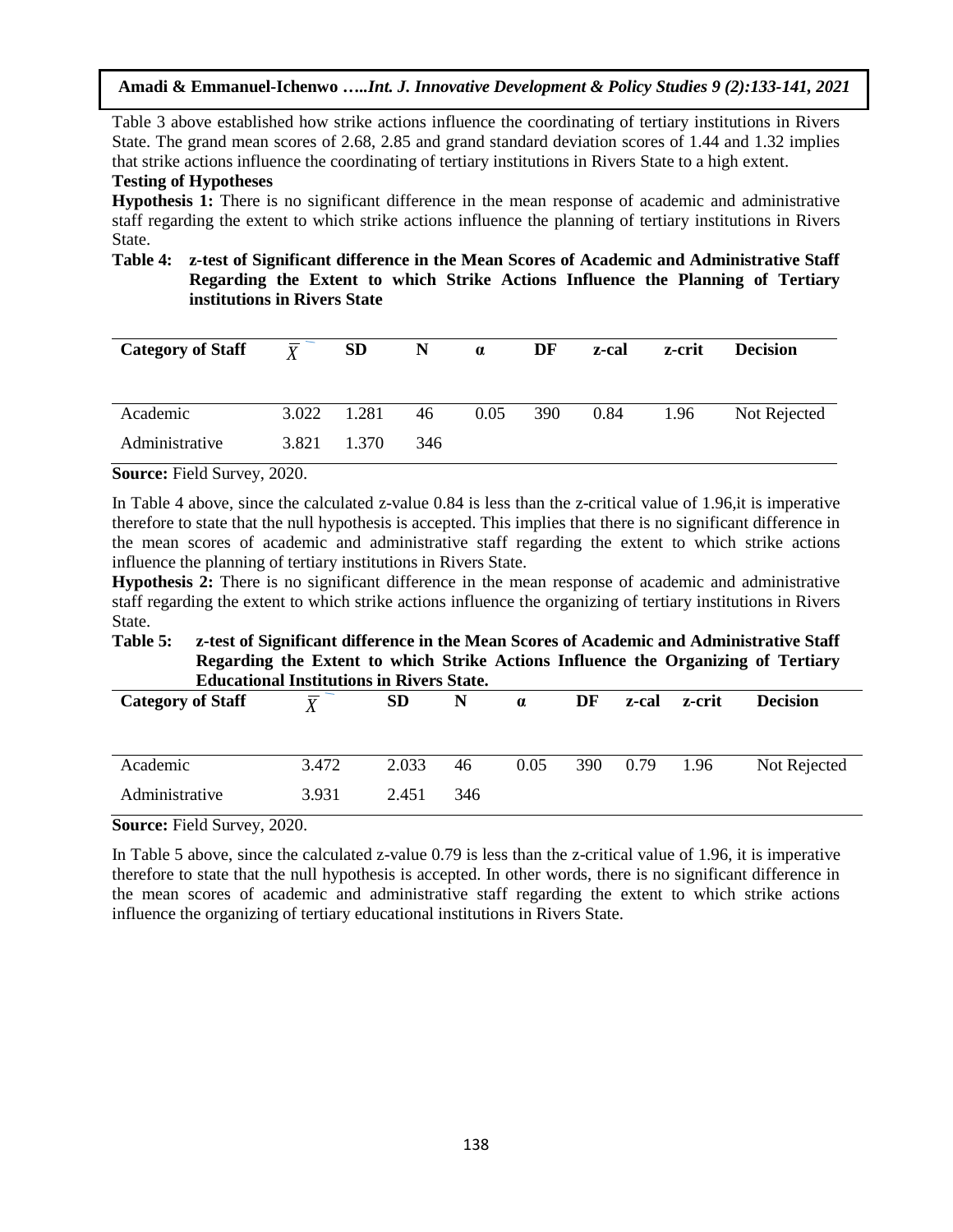**Amadi & Emmanuel-Ichenwo …***..Int. J. Innovative Development & Policy Studies 9 (2):133-141, 2021*

**Hypothesis 3:** There is no significant difference in the mean response of academic and administrative staff regarding the extent to which strike actions influence the coordinating of tertiary institutions in Rivers State.

**Table 6: z-test of Significant difference in the Mean Scores of Academic and Administrative Staff Regarding the Extent to which Strike Actions Influence the Coordinating of Tertiary Institutions in Rivers State**

| <b>Category of Staff</b> | $\overline{\overline{V}}$ | <b>SD</b> | N   | $\alpha$ | DF  | z-cal | z-crit | <b>Decision</b> |
|--------------------------|---------------------------|-----------|-----|----------|-----|-------|--------|-----------------|
| Academic                 | 3.074                     | 1.493     | 46  | 0.05     | 390 | 0.91  | 1.96   | Not Rejected    |
| Administrative           | 3.226                     | 1.802     | 346 |          |     |       |        |                 |

**Source:** Field Survey, 2020.

In Table 6 above, since the calculated z-value 0.91 is less than the z-critical value of 1.96, it is imperative therefore to state that the null hypothesis is accepted. In other words, there is no significant difference in the mean scores of academic and administrative staff regarding the extent to which strike actions influence the coordinating of tertiary institutions in Rivers State.

#### **DISCUSSION OF RESULTS**

The study investigated the perceived influence of strike actions on the management of tertiary institutions in Rivers State. The research question one (1), established the extent strike actions influence the planning of tertiary institutions in Rivers State. The grand mean scores of 2.81, 2.80 and grand standard deviation scores of 1.39 and 1.25 implies that strike actions influence the planning of tertiary institutions in Rivers State to a high extent. In the test of hypothesis one (1), the calculated z-value of 0.84 is less than the zcritical value of 1.96, which made it imperative to state that the null hypothesis is accepted. This implied that there is no significant difference in the mean scores of academic and administrative staff regarding the extent to which strike actions influence the planning of tertiary institutions in Rivers State. This finding is supported by the opinion of Francis (2016) that planning requires active participation of the entire organization and should be coordinated on different levels. Planning means looking ahead or to foresee. To foresee means, both to assess the future and make provision for it. To plan means to foresee and provide means for future. To organize means building up the dual structure, material and human of the organization. To organize means to provide the organization with everything useful to its functioning raw material, tools, capital and personnel (Odidison, 2014).

Also, planning has a specific process and is necessary for multiple occupations (particularly in fields such as [management,](https://en.wikipedia.org/wiki/Management) [business,](https://en.wikipedia.org/wiki/Business) etc.). In each field there are different types of plans that help companies achieve efficiency and effectiveness. An important, albeit often ignored aspect of planning, is the relationship it holds to [forecasting.](https://en.wikipedia.org/wiki/Forecasting) Forecasting can be described as predicting what the future will look like, whereas planning predicts what the future should look like for multiple scenarios (Coates, 2010). Planning combines forecasting with [preparation](https://en.wikipedia.org/wiki/Preparation_(principle)) of scenarios and how to react to them. Planning is one of the most important project management and time management techniques. Planning is preparing a sequence of action steps to achieve some specific goal. If a person does it effectively, they can reduce much the necessary time and effort of achieving the goal. A plan is like a map. When following a plan, a person can see how much they have progressed towards their project goal and how far they are from their destination. In organizations, planning can become a management process, concerned with defining goals for a future direction and determining on the missions and resources to achieve those targets. To meet the goals, managers may develop plans such as a [business plan](https://en.wikipedia.org/wiki/Business_plan) or a [marketing plan.](https://en.wikipedia.org/wiki/Marketing_plan) Planning always has a purpose. The purpose may involve the achievement of certain goals or targets.

The research question two (2) revealed the extent strike actions influence the organizing of tertiary educational institutions in Rivers State. The grand mean scores of 2.86, 2.79 and grand standard deviation scores of 1.53 and 1.35 implies that strike actions influence the organizing of tertiary educational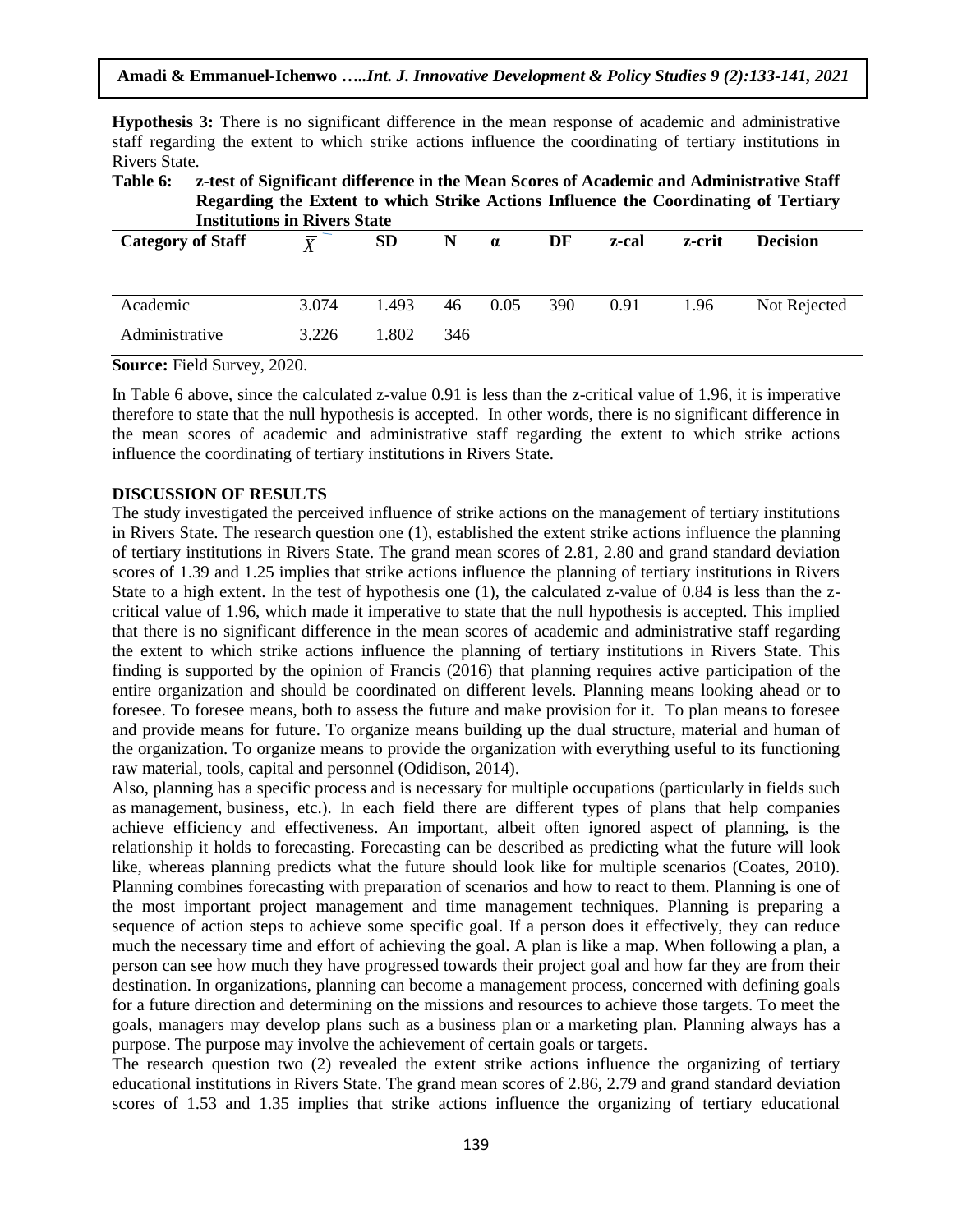institutions in Rivers State to a high extent. In hypothesis two (2), the calculated z-value 0.79 is less than the z-critical value of 1.96, it is imperative therefore to state that the null hypothesis is accepted. In other words, there is no significant difference in the mean scores of academic and administrative staff regarding the extent to which strike actions influence the organizing of tertiary institutions in Rivers State. In line with this finding, Odidison (2014) asserted that to organize means building up the dual structure, material and human of the organization. To organize means to provide the organization with everything useful to its functioning raw material, tools, capital and personnel. An institution may not require the raw material but it requires other material i.e. tool (computers), capital and personnel. A sound organization should have the following to achieve the good relationship between material and human. In simple terms, management of institutions entails the various means of [organizing](https://www.toppr.com/guides/fundamentals-of-economics-and-management-cma/organising/process-of-organizing/) and delegating the work that needs to be done among staff who can do it, and then ensuring that the said work is done diligently and timely to ensure effective growth and development of the institution (Mbu, 2013). Management (or managing) is the administration of an [organization,](https://en.wikipedia.org/wiki/Organization) whether it is a [business,](https://en.wikipedia.org/wiki/Business) a [not-for-profit](https://en.wikipedia.org/wiki/Not-for-profit) organization, or government body. Management includes the activities of setting the [strategy](https://en.wikipedia.org/wiki/Strategic_management) of an [organization](https://en.wikipedia.org/wiki/Organization) and coordinating the efforts of its [employees](https://en.wikipedia.org/wiki/Employee) (or of volunteers) to accomplish its [objectives](https://en.wikipedia.org/wiki/Goal) through the application of available [resources,](https://en.wikipedia.org/wiki/Resource_(economics)) such as [financial,](https://en.wikipedia.org/wiki/Financial) [natural,](https://en.wikipedia.org/wiki/Natural_resources) [technological,](https://en.wikipedia.org/wiki/Technological) and [human resources.](https://en.wikipedia.org/wiki/Human_resources)

The research question three (3) revealed the extent strike actions influence the coordinating of tertiary institutions in Rivers State. The grand mean scores of 2.68, 2.85 and grand standard deviation scores of 1.44 and 1.32 implies that strike actions influence the coordinating of tertiary educational institutions in Rivers State to a high extent. In hypothesis three, it was found there is no significant difference in the mean scores of academic and administrative staff regarding the extent to which strike actions influence the coordinating of tertiary institutions in Rivers State. Coordinating entails the process developed by a manger to secure an orderly pattern of group effort among his personnel through unity of action to pursue the common goals. The coordination should be within the resources available in the organization (Odidison, 2014). In this instance, managers must possess the requisites personal qualities and knowledge to command effectively. The managers must have a thorough knowledge of his personnel, have capacity to spot the right and competent workers so as to eliminate the incompetence, set a good example i.e. leadership, be well versed in agreement binding the business and its employees, have lively and constant touch with subordinates and aim at making unity, energy imitative and loyalty prevail among personnel (Ekeh, 2018).

#### **CONCLUSION**

Conclusively, an effective learning or effective management of tertiary educational institutions is achieved by successful covering of the course outline timely and before the examination, thus the researcher is of the view that disruption in the management of tertiary institutions as well as academic program as caused by strike action breeds disappointment, frustration, emotional and psychological trauma, unpreparedness on the part of the students and lack of motivation, which sum up to nonconducive environment for effective learning in Nigerian universities; a situation that dampens human development

#### **RECOMMENDATIONS**

It is recommended therefore that:

- 7. Autonomy and proper funding of tertiary institutions by the government should be considered to avoid unnecessary interference and to improve the planning of government internal affairs concerning tertiary institutions.
- 8. There should be statutory provisions on the importance of organizing in the management of educational institutions in Rivers State.
- 9. The management of tertiary institutions in the state should ensure proper coordinating of their staff and students as to restore their loss of faith and respect to these institutions as citadels of learning.